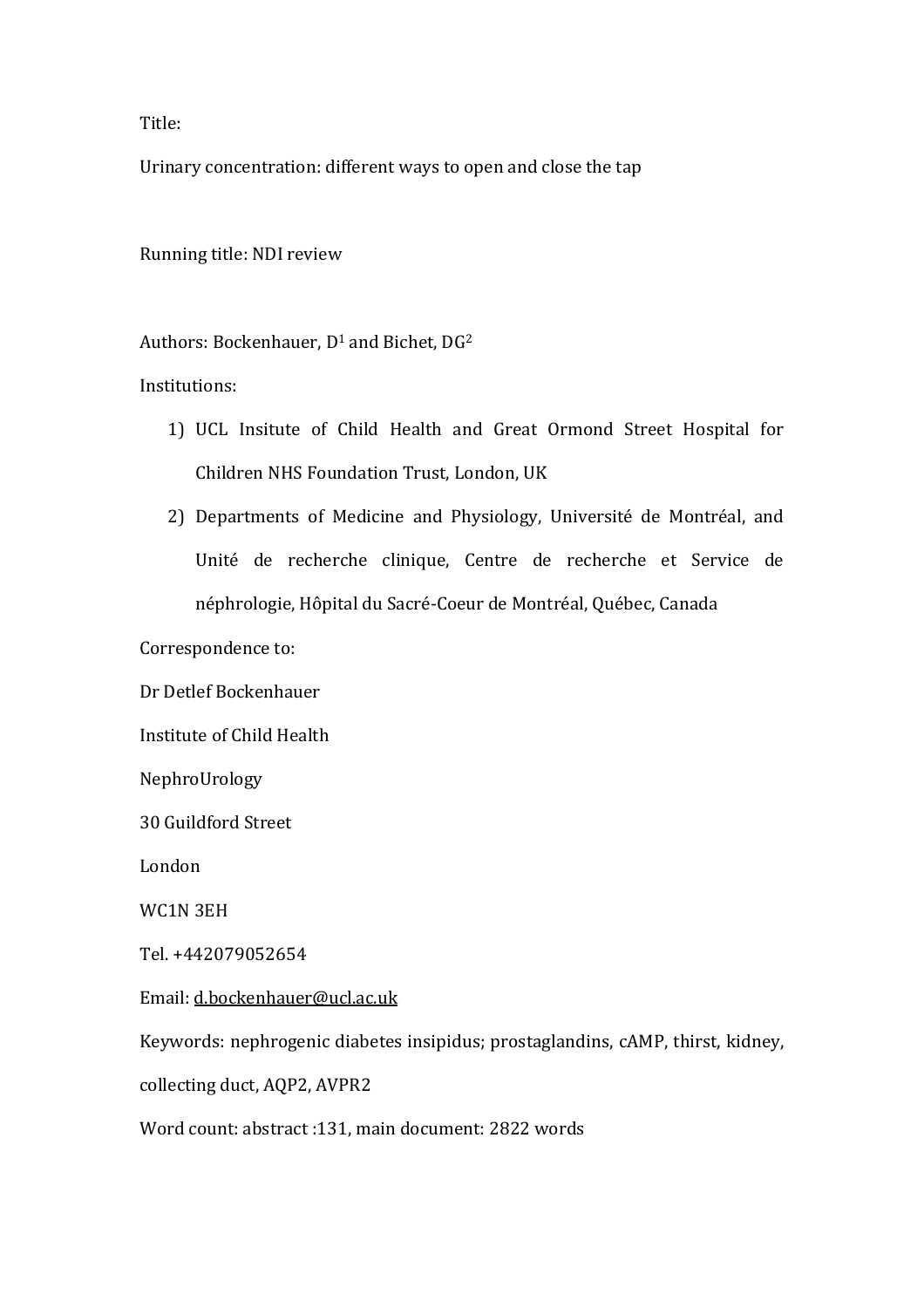### **Abstract**

Nephrogenic diabetes insipidus (NDI) provides an excellent model for the benefits and insights that can be gained from studying rare diseases. The discovery of underlying genes identified key molecules involved in urinary concentration, including the type 2 vasopressin receptor AVPR2 and the water channel AQP2, which constitute obvious pharmacologic targets. Subsequently developed drugs targeting AVPR2 not only provide potential benefit to some patients with NDI, but are now used for much more common clinical applications as diverse as nocturnal enuresis and heart failure. Yet, the story is still evolving: clinical observations and animal experiments continue to discover new ways to affect urinary concentration. These novel pathways can potentially be exploited for therapeutic gain. Here we review the (patho)physiology of water homoeostasis, the current status of clinical management and potential new treatments.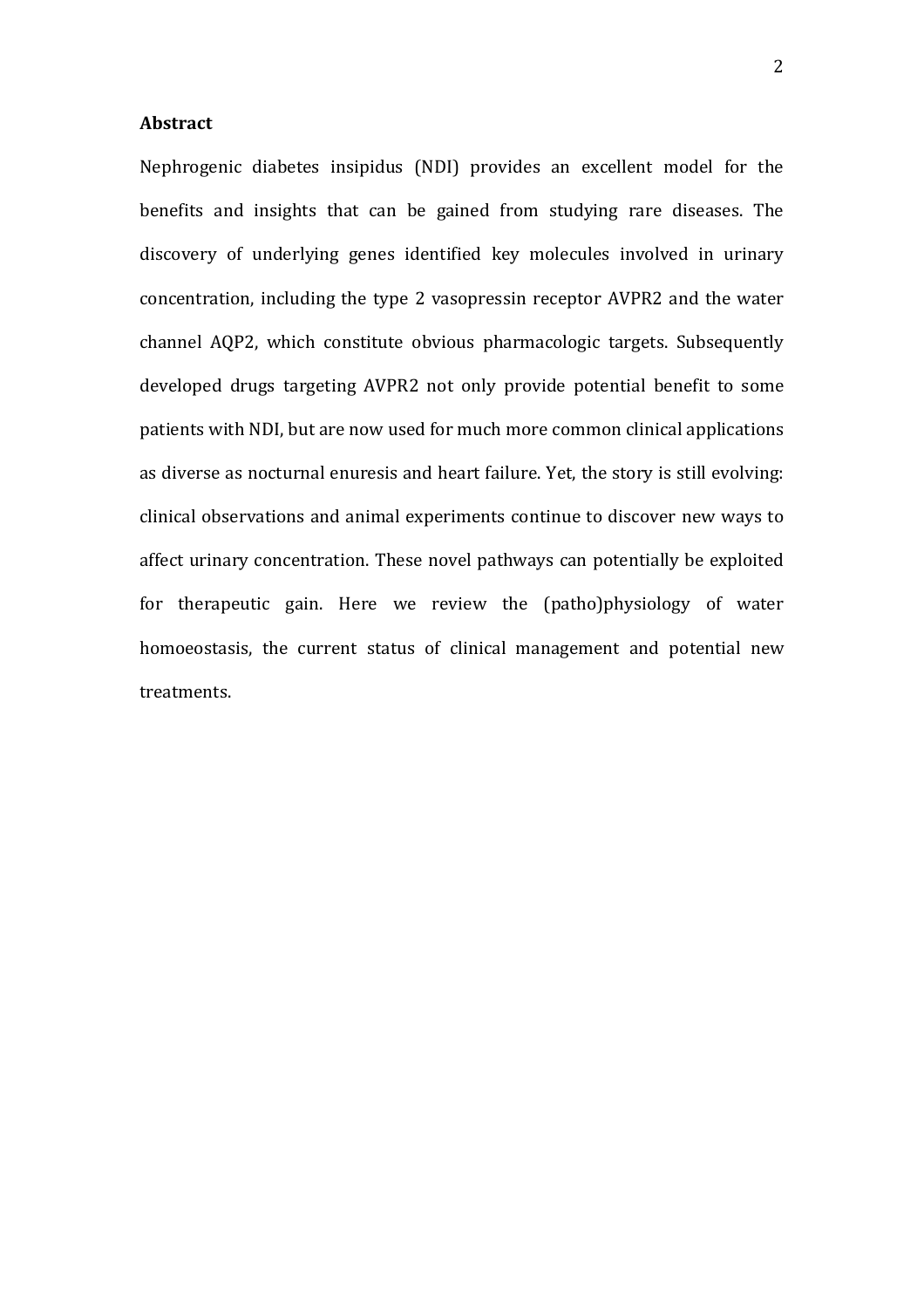### **Introduction**

Nephrogenic diabetes insipidus as an X-linked disease has been recognized for a long time. It was first described by McIlraith in 1892 as a familial form of polyuria affecting "chiefly males on the female side of the house" [\[1\]](#page-15-0). De Lange in 1935 reported a family with diabetes insipidus and no male-to-male transmission unresponsive to injections of posterior lobe extracts [\[2\]](#page-15-1) and in 1947 Williams and Henry established the unresponsiveness to argininevasopressin (AVP) in these patients and coined the term nephrogenic diabetes insipidus (NDI) [\[3\]](#page-15-2). With the advent of molecular genetics our knowledge of this disease has much improved: In 1992 the *AVPR2* gene encoding the AVPR2 receptor was cloned and mutations identified in patients with X-linked NDI [\[4-7\]](#page-15-3). Approximately 90% of patients with inherited NDI are found to have mutations in this gene. Shortly after, the *AQP2* gene encoding the vasopressin-regulated water channel aquaporin-2 (AQP2) was cloned [\[8,](#page-15-4) [9\]](#page-15-5) and in 1994 mutations in *AQP2* were found to underlie the rare autosomal forms of DI [\[10\]](#page-15-6). The discovery of these key molecules allowed the development of targeted drugs. Whilst these are of only limited and indirect use in the treatment of NDI, they are used in much more common disorders of water, such as heart failure or the syndrome of inappropriate antidiuretic hormone [\[11\]](#page-15-7). Thus, NDI provides an excellent example of how the study of a rare disease can benefit the treatment of common problems. Recently, new pathways to affect water handling in the collecting duct independent of AVPR2 have been described and these could potentially be exploited in the management of X-linked NDI. This review will focus on our current understanding of water homoeostasis and how new insights may provide new treatments.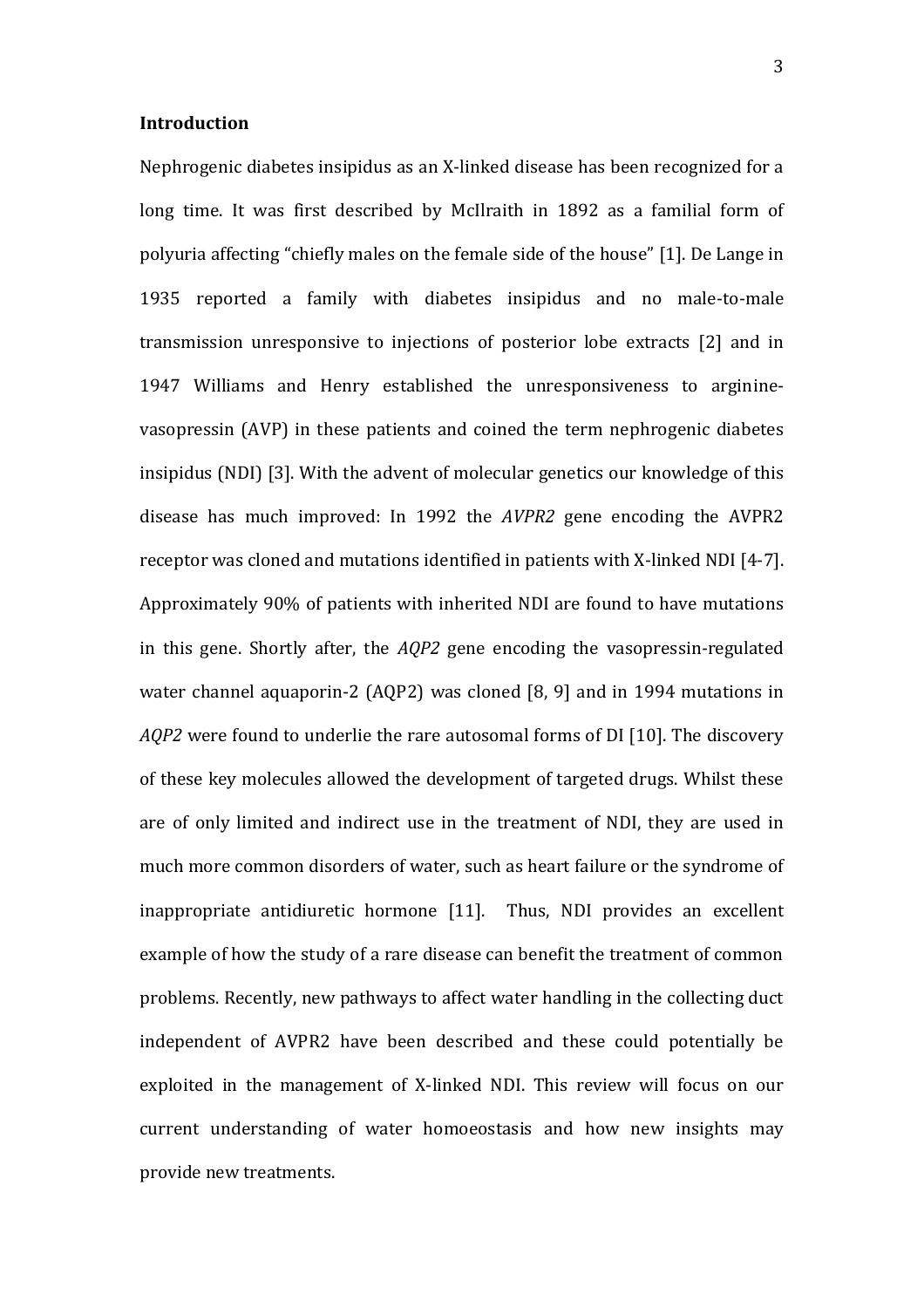### **Physiology of water homoeostasis**

## Vasopressin

Whilst the kidneys are tasked with water homoeostasis, they can only sense plasma volume via renal perfusion, but not abnormalities in plasma osmolality and sodium, which are the biochemical hallmarks of disorders of water [\[12\]](#page-15-8). Rather, osmolality is sensed by specialized neurons, so-called magnocellular neurosecretory cells, in the supraoptic and paraventricular nuclei of the hypothalamus [\[13\]](#page-15-9). These cells contain stretch-sensitive ion channels, TRPV1, which respond to osmolality-mediated changes in cell volume: hyperosmolality leads to cell shrinkage with subsequent depolarization and vasopressin secretion, whereas hyposomolality leads to hyperpolarisation with consequent inhibition of vasopressin release [\[13\]](#page-15-9). Interestingly, activity of these neurons can be modified by peptides involved in blood pressure regulation, such as angiotensin II (AngII) [\[13\]](#page-15-9). There is less suppression of vasopressin release at low plasma osmolarity in the presence of AngII (e.g. in hyponatremic dehydration) than in states with elevated blood pressure and low AngII (e.g. water overload), thus integrating homoeostasis of volume and osmolality.

Of note, AngII is also involved in thirst perception and there are some data suggesting that the use of angiotensin converting enzyme inhibitors may ameliorate thirst perception in dialysis patients [\[14\]](#page-15-10).

### Vasopressin receptor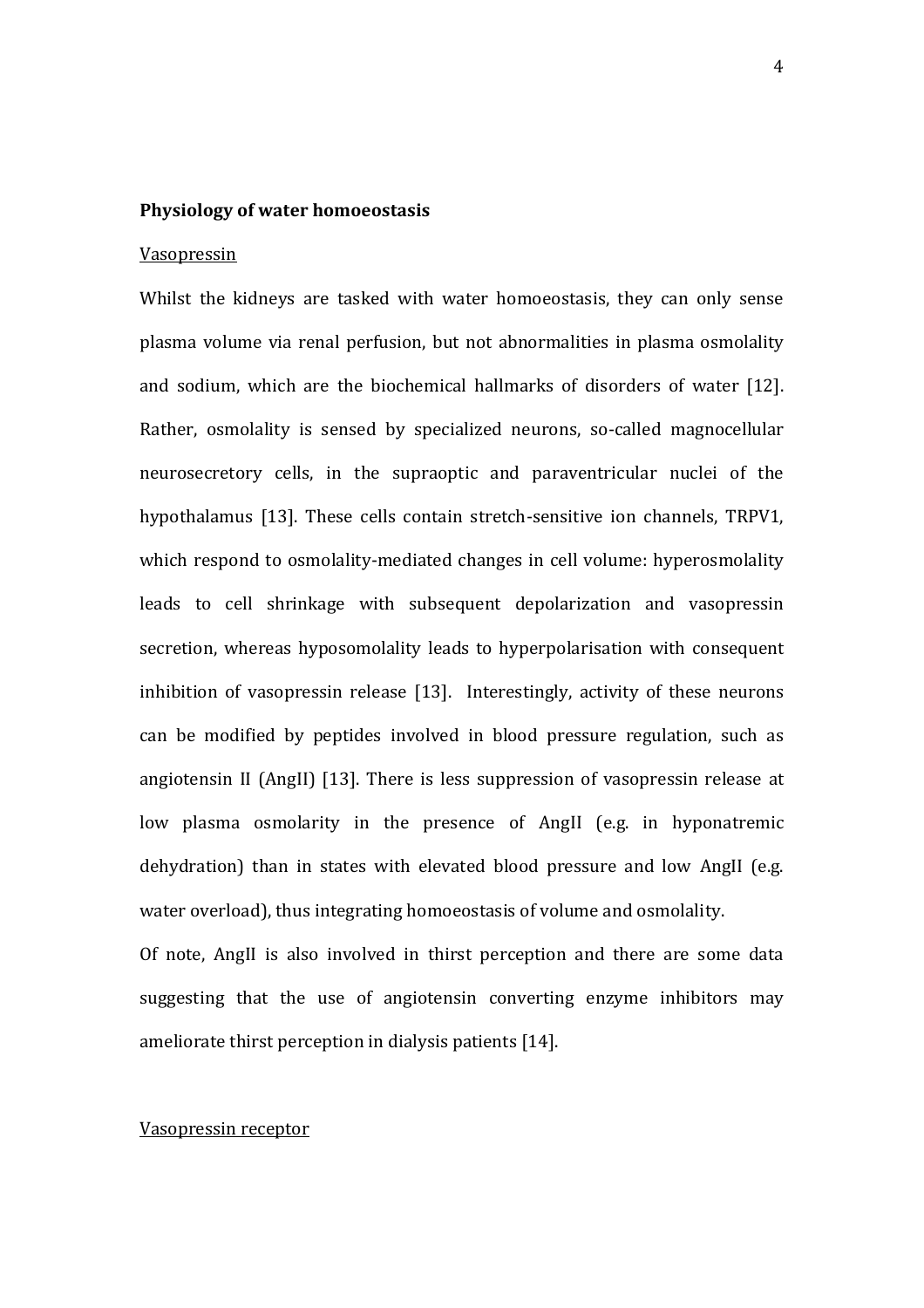There are different types of vasopressin receptors, the most common one being AVPR1a, present mostly in the vascular smooth muscle cell, where it mediates vasoconstriction. The AVPR2 receptor is primarily expressed in the connecting tubule and collecting duct, although observations in patients with X-linked NDI (i.e. loss-of-function mutations in AVPR2) demonstrate a role also in the vasculature, where it mediates vasodilatation and the release of factor VIIIc and von-Willebrand factor [\[15\]](#page-15-11).

AVPR2 is a G-protein coupled receptor, which localizes to the basolateral membrane of principal cells in the collecting duct (Figure 1). Upon activation AVPR2 stimulates adenylyl cyclase and thus the production of cyclic adenosine monophosphate (cAMP). This, in turn, activates protein kinase A (PKA), which phosphorylates AQP2 molecules, leading to insertion of these molecules in the apical membrane of the principal cells [\[16\]](#page-16-0). The cAMP molecules are metabolized by phosphodiesterases in the cell to prevent ongoing activation. Recently, it was shown that AVPR2 is also expressed on apical cilia, where it also colocalizes with adenylyl cyclase [\[17\]](#page-16-1). This ciliary localization could help explain the urinary concentrating defect often seen in patients with ciliopathies. Indeed, renal epithelial cells from patients with Bardet-Biedl syndrome were shown to not respond to luminal vasopressin administration [\[18\]](#page-16-2). However, the clinical relevance of this apical vasopressin pathway has yet to be clearly established.

The most obvious other important molecule for water permeability in the connecting tubule and collecting duct is AQP2, the final player in the signaling cascade. The importance of this water channel is clearly highlighted by the fact that loss-of-function mutations lead to the autosomal forms of NDI [\[10\]](#page-15-6).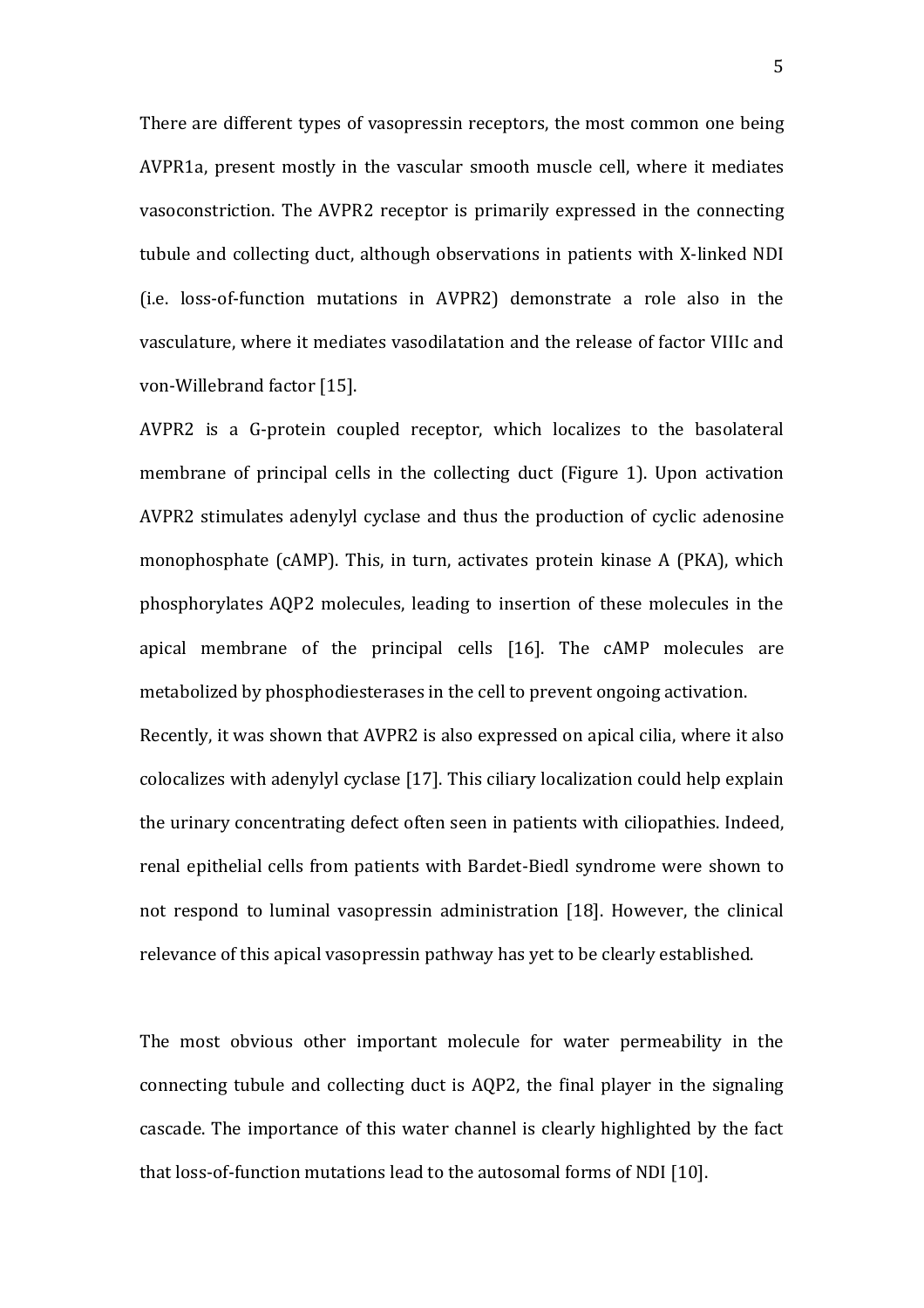#### **Aquaporines**

Once AQP2 is inserted into the apical membrane, water can pass the epithelial cell layer from the tubular lumen into the interstitium following the osmotic gradient. On the basolateral side of the prinicipal cells the water channels AQP3 and AQP4 provide the exit pathway (figure 1). Whilst they are constitutively expressed, AQP3 appears to be more relevant, at least in mice, as genetic ablation of this channel leads to a severe NDI phenotype, whereas loss-of-function of AQP4 results only to mildly impaired urinary concentrating ability [\[19\]](#page-16-3).

### AVPR2-independent effects on water permeability

Whilst AVPR2 clearly is the most important pathway for insertion of AQP2 into the apical membrane, there are several other pathways that can influence this process and may be exploitable for therapeutic gain.

#### *Calcium Sensing Receptor*

AVPR2 is not the only receptor in the principal cell that can raise cAMP. On the apical side of principal cells is also expressed another G-protein-coupled receptor, the calcium-sensing receptor CaSR. Animal experiments demonstrate that raised luminal calcium concentrations blunt the antidiuretic response of AVP, i.e. that the CaSR inhibits movement of AQP2 into the membrane [\[20\]](#page-16-4). It has been speculated that this might be a protective mechanism against stone formation. Moreover, this pathway may be involved in some of the secondary forms of NDI, seen in disorders with hypercalciuria, such as Bartter syndrome [\[21,](#page-16-5) [22\]](#page-16-6). However, luminal calcium concentrations in concentrated urine are typically much higher than those seen in the dilute urine of patients with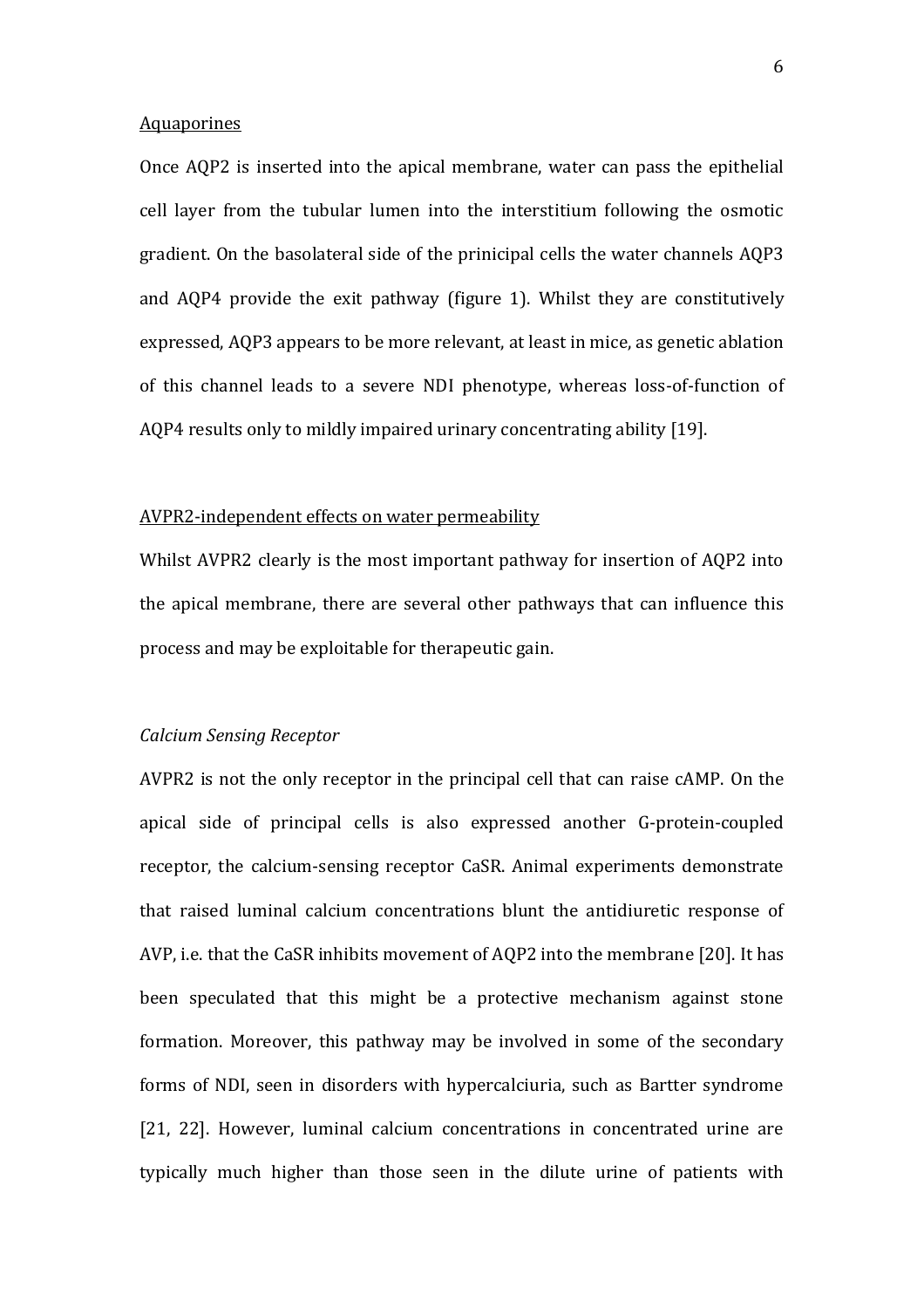secondary NDI, raising questions about the clinical relevance of this pathway [\[23,](#page-16-7) [24\]](#page-16-8).

## *Secretin receptor*

Another G-protein coupled receptor expressed in the collecting duct with the potential to increase cAMP is the secretin receptor [\[25,](#page-16-9) [26\]](#page-16-10). Indeed, mice deleted for the secretin receptor show an impaired urinary concentrating ability with decreased Aqp2 expression [\[26\]](#page-16-10).

Secretin is a gastrointestinal signaling peptide and its role in the kidney is unclear. Nevertheless, there is emerging evidence that secretin and perhaps oxytocin are involved in the regulation of water permeability in the collecting duct [\[27\]](#page-16-11).

## *Hypokalaemia*

Another potential explanation for the presence of a secondary NDI in Bartter syndrome has been hypokalemia. Indeed, potassium deprivation in rats is associated with polyuria and decreased Aqp2 expression, through yet unidentified mechanisms [\[28\]](#page-16-12). But yet again, the clinical relevance in man is unclear, considering that patients with Gitelman syndrome have hypokalemia, but an apparent normal urinary concentrating ability [\[23\]](#page-16-7).

## *Lithium*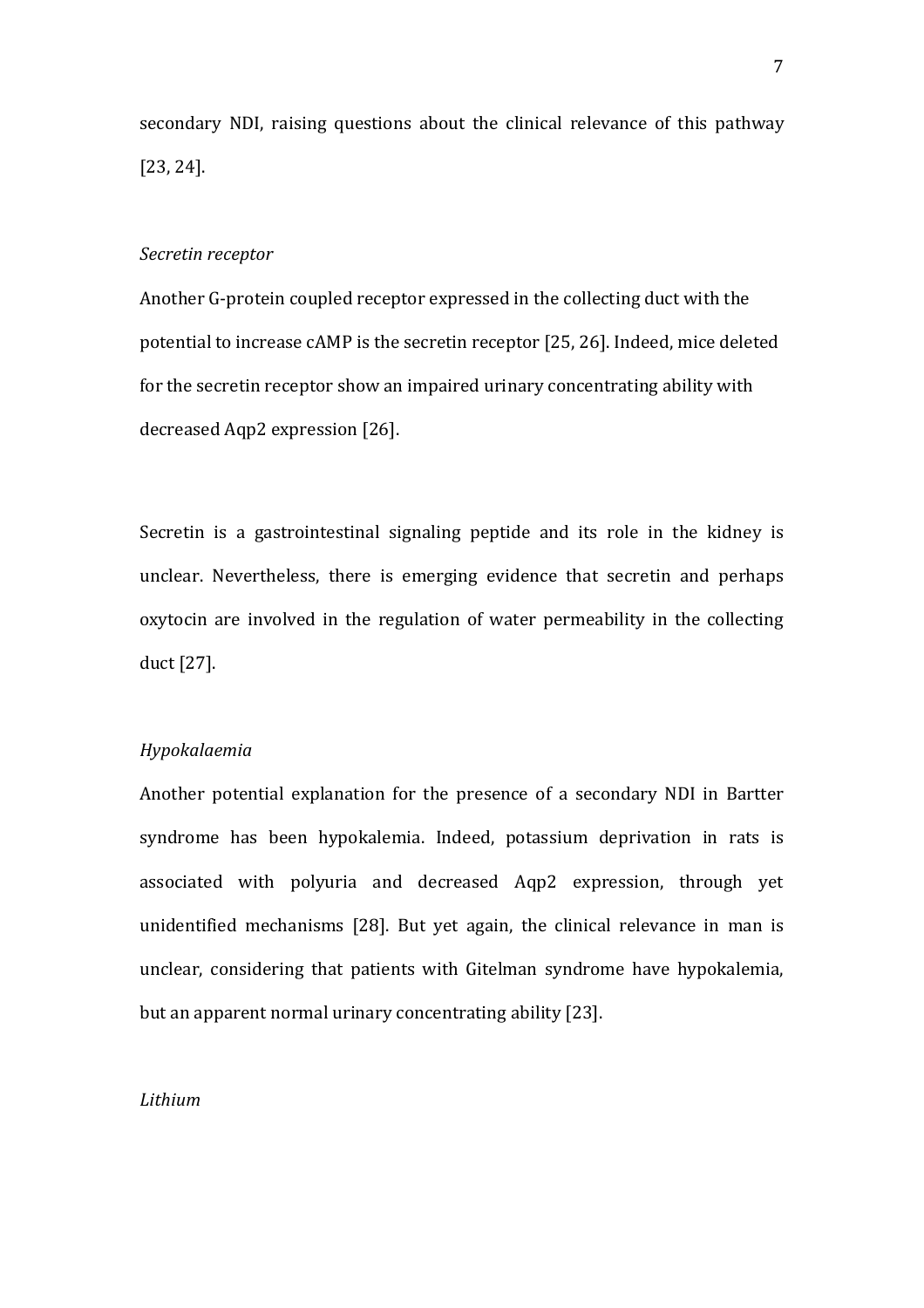Lithium is probably the most common cause of NDI, although rarely seen in pediatrics. The molecular mechanisms of the Li+-related urinary concentration defect involve a dysregulation of the aquaporin system in principal cells of the collecting duct. ENaC is crucial as the luminal entry route for intracellular Li+ accumulation. The basolateral exit route is not clearly identified, but some evidence suggests Na+/H+ exchanger 1 (NHE1) as a potential candidate. Li+ promotes polyuria mainly by counteracting the intracellular vasopressin signaling, although the exact mechanisms remain to be elucidated [\[29\]](#page-16-13). Recent mouse data suggests that lithium mainly affects water permeability in the collecting duct, as mice with a segment specific knock-out in the connecting tubule are just as susceptible to lithium toxicity, as control mice [\[30\]](#page-17-0).

### *Prostaglandins*

The variety of prostaglandins and their receptors and the resultant divergent actions makes understanding their role in urinary concentration difficult. Prostaglandine E2 (PGE2) was noted early on to antagonize vasopressin in the collecting duct by inhibiting cAMP formation. Conversely, inhibition of prostaglandine synthesis by indomethacine enhances the effect of vasopressin [\[31,](#page-17-1) [32\]](#page-17-2). Recently, data for the role of PGE2 in urinary concentration were published that conflict with the earlier results of an antagonism between PGE2 and vasopressin [\[33\]](#page-17-3): these data show a vasopressin-independent direct increase in cAMP and consequent Aqp2 phosphorylation and membrane insertion after treatment with PGE2 or related agonists for the E-prostanoid receptors EP2 or EP4. Indeed, rats treated with a blocker of Avpr2 develop a pharmacologically induced NDI and the phenotype could be significantly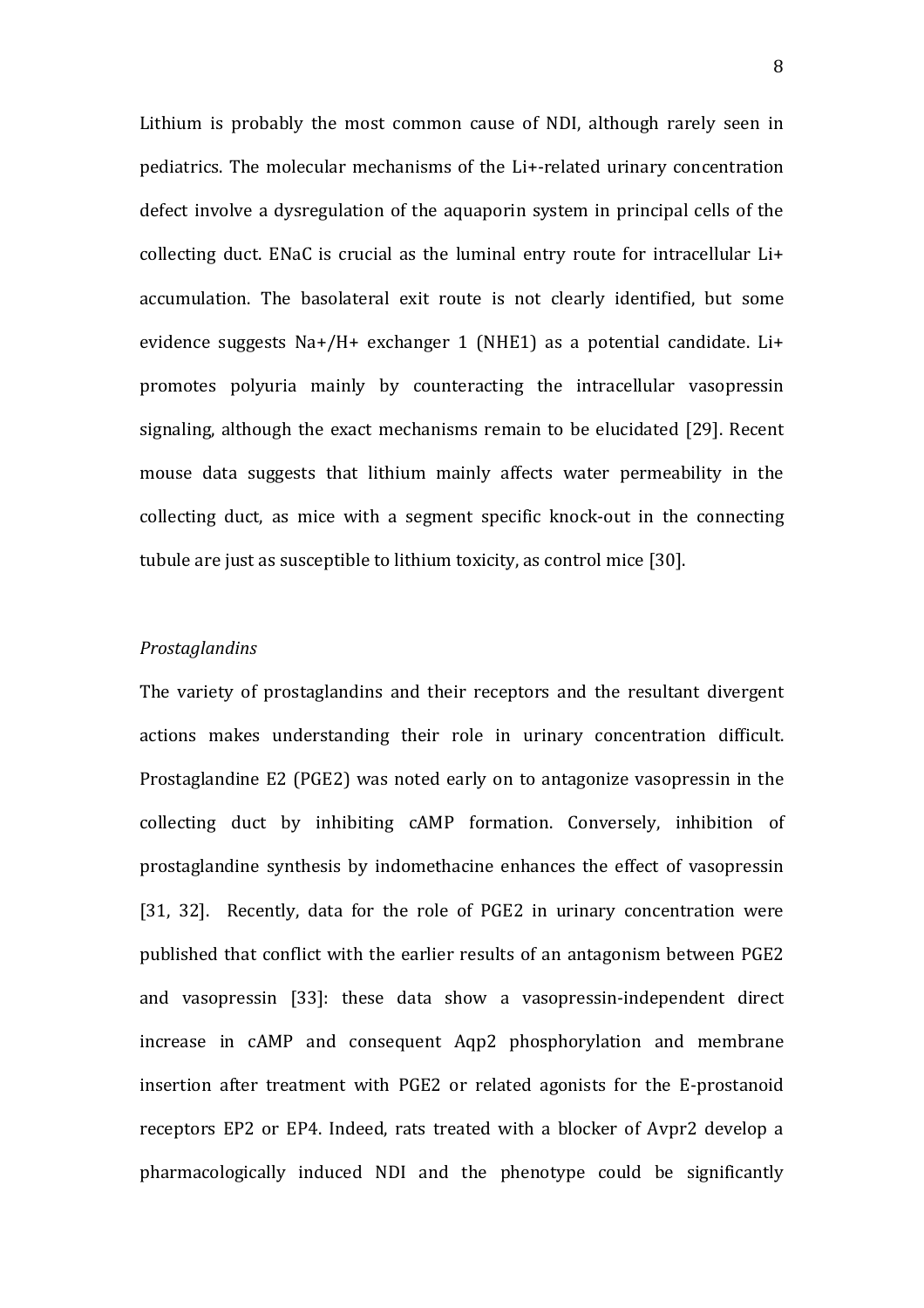alleviated by treatment with an EP2 agonist [\[33\]](#page-17-3). Similarly, the NDI in mice deleted for the *Avpr2* gene could be ameliorated by selective EP4 agonists [\[34\]](#page-17-4). At this point it is unclear, whether these apparently conflicting results with regards to the benefits of prostaglandin synthesis inhibitors and prostaglandin receptor agonists can be explained by differential actions of the various prostaglandins on their receptors. Yet these animal data suggest that selective targeting of the EP2 and 4 receptors may provide a novel mode for the treatment of X-linked NDI.

## **Clinical aspects of NDI**

So, how does this knowledge of the physiology of urinary concentration help us understand and manage NDI?

### Clinical manifestations

Affected patients typically present in the first year of life with failure-to-thrive, vomiting and hypernatremic dehydration. Biochemistries obtained at the time show an inappropriately dilute urine (Uosm <Posm) in the context of elevated plasma sodium/osmolality, which establishes the diagnosis of DI. The nephrogenic aspect is proven, if there is no response to 1-Desamino-8-D-Arginine Vasopressin (DDAVP). However, some other disorders, such as Bartter syndrome can present similarly and should be considered if there are unusual features, such as a history of polyhydramnios or hypokalemia [\[23\]](#page-16-7). Molecular testing should establish a definitive diagnosis in the majority of cases, which is important, as treatment is different: patients with NDI typically receive thiazides,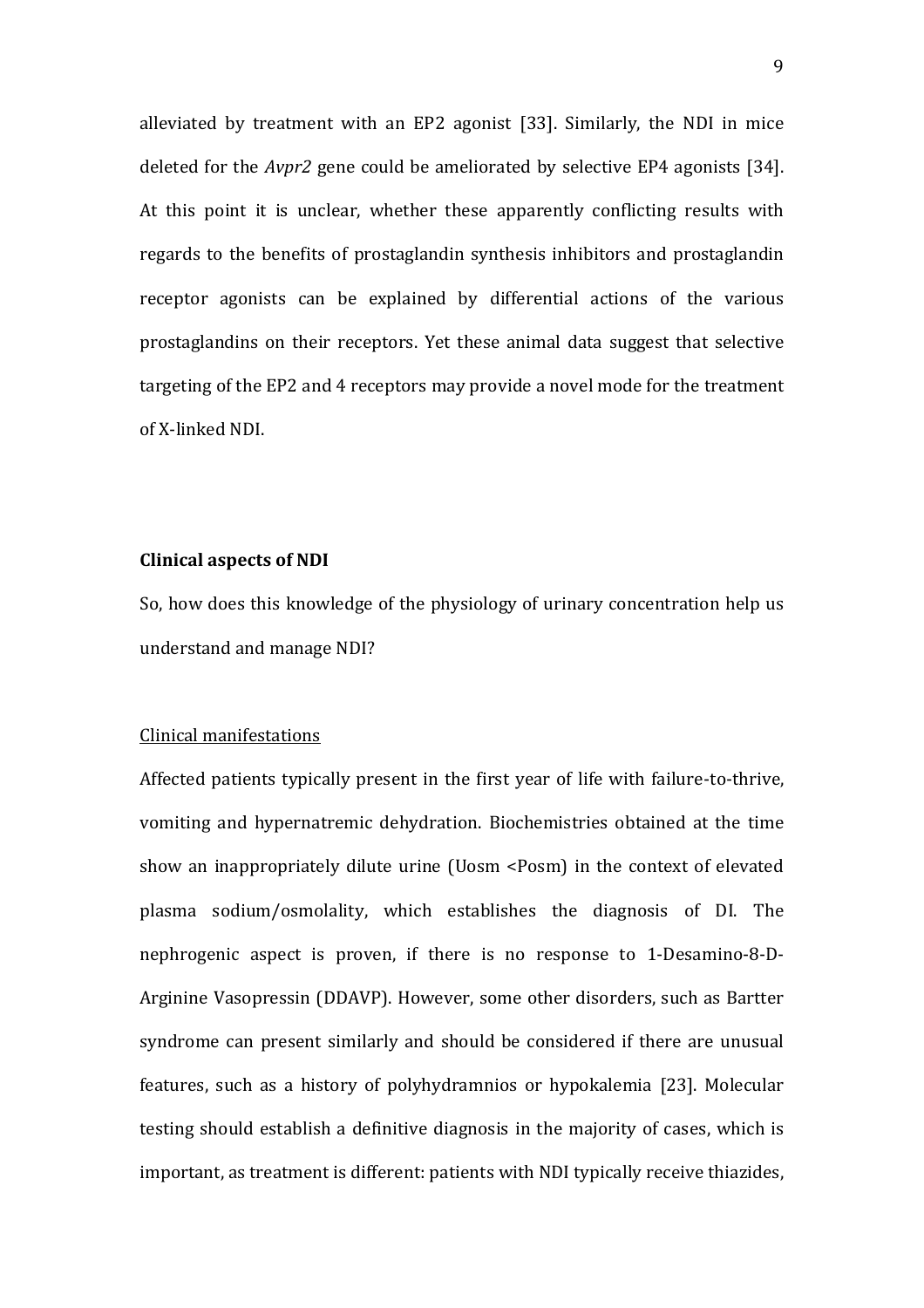which could be dangerous in Bartter syndrome, as it would compound the impaired tubular sodium reabsorption.

Diagnostic difficulties can also arise in those patients with milder mutations, that retain some functionality of AVPR2; so-called partial NDI [\[35\]](#page-17-5). Urine osmolality either spontaneously or after DDAVP can be above that of plasma, consistent with some urinary concentrating ability, but are below the normal response to DDAVP (Uosm>800 mosm/kg). Again, molecular diagnosis can be helpful, as several of these milder mutations are known [\[36\]](#page-17-6). The presence of some residual receptor function allows the use of DDAVP for treatment purposes, by stimulating AVPR2 with supraphysiologic doses of the agonist [\[35\]](#page-17-5).

Clinical manifestations typically become easier to manage beyond infancy, when fluid and caloric intake can be separated and the patient can self-regulate fluid intake. Growth is usually within the normal range. However, life of these patients is clearly marked by the polyuria (10-12 l/d in adults) and some problems, such as nocturnal enuresis or urinary obstruction are amplified by it [\[37\]](#page-17-7).

Previously reported mental impairment in patients with NDI has been attributed to recurrent episodes of hypernatremic dehydration and is fortunately rarely seen with early diagnosis and good management [\[38,](#page-17-8) [39\]](#page-17-9).

#### Treatment

### *Diet*

The mainstay of treatment is still diet modification. The total urine volume excreted depends on the osmotic load and this can be roughly estimated by the following formula: twice the millimolar amount of sodium and potassium (to account for the accompanying anions) plus protein (g) times 4 [\[40\]](#page-17-10). A reasonable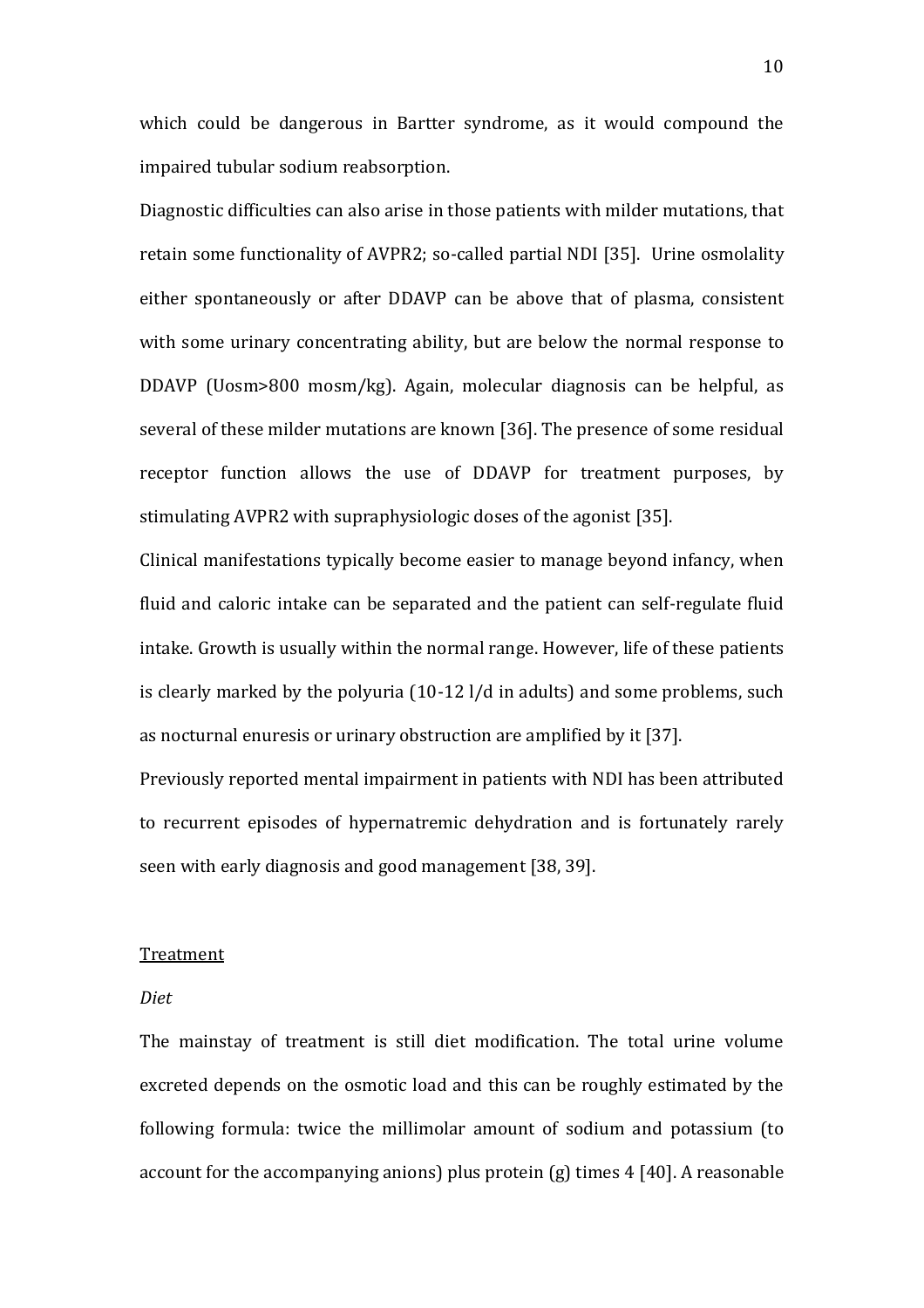goal is a diet containing about 15 mosm/kg/d. A child with a urine osmolality of 100 mOsm will need a fluid intake of 150 ml/kg/d to be able to excrete that load, which is achievable. This demonstrates the importance of limiting salt intake, as 12 mosm/kg/d are already provided by the recommend daily protein intake of 3g per kg bodyweight.

# *Thiazides*

The use of a diuretic in a polyuric disorder appears at first glance counterintuitive, but does make physiologic sense. The successful use of thiazides in NDI with a subsequent increase in urine osmolality and concomitant decrease in urine output was first reported in 1959 [\[41,](#page-17-11) [42\]](#page-17-12). Thiazides inhibit reabsorption of sodium and chloride in the DCT (part of the urinary dilution mechanism-see above) and thus increase the salt concentration and osmolality of the urine. The increased salt losses decrease intravascular volume with a subsequent up-regulation of proximal tubular reabsorption of salt and water. Consequently, less volume is delivered to the collecting duct and lost in the urine [\[43\]](#page-17-13).

## *Indomethacine*

The apparent antagonism between vasopressin and PGE2 [\[44\]](#page-17-14) led to trials of indomethacine in NDI, which demonstrated a modest reduction in urine volume, which was additive to the effect of thiazides alone [\[45-47\]](#page-18-0). Since then, prostaglandine synthesis inhibitors (NSIAD) are commonly used in the treatment of NDI, yet it is unclear whether the therapeutic effect is actually mediated in the collecting duct or rather via the stimulatory effect of NSIAD on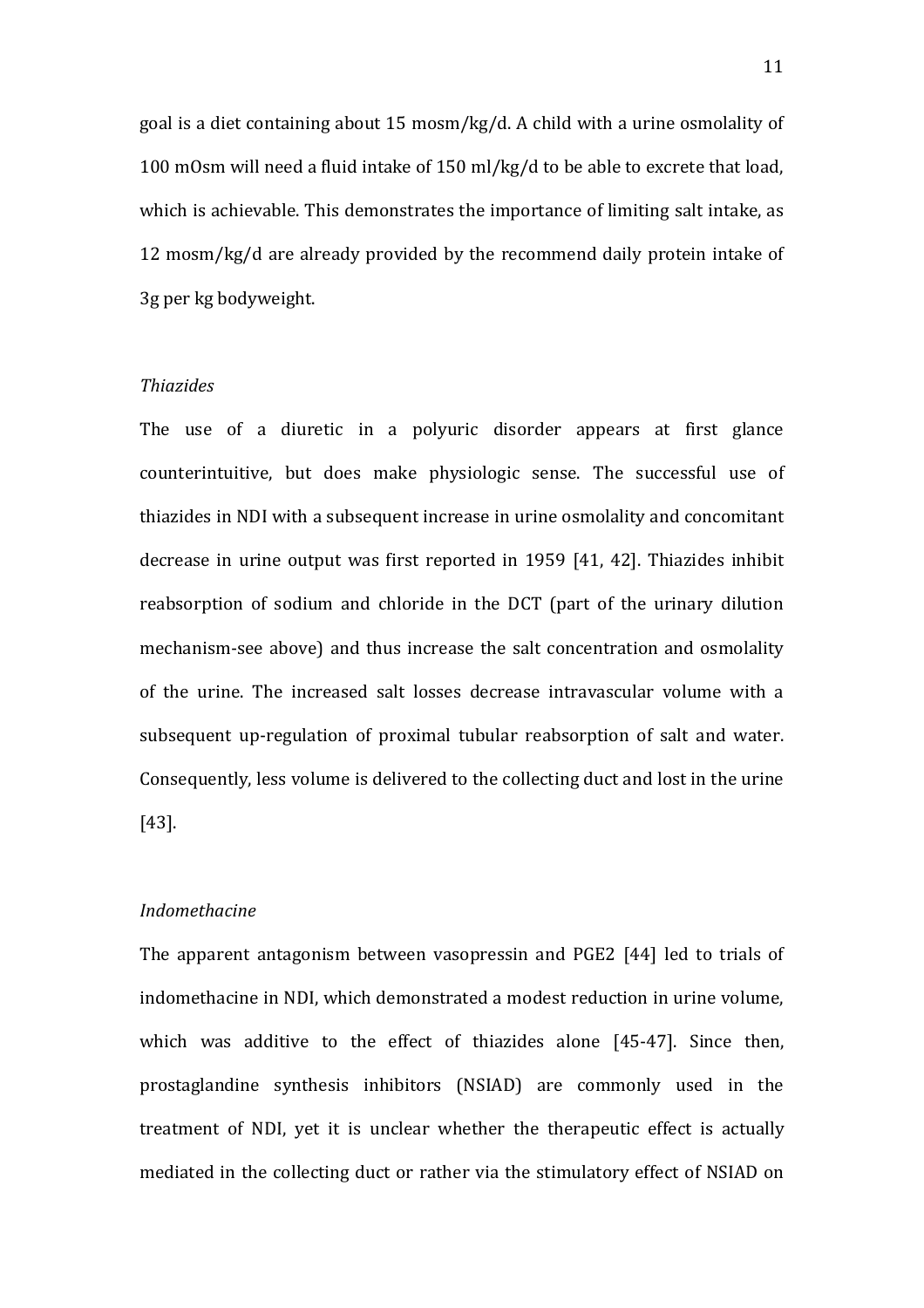proximal epithelial transport. Prostaglandins are saluretic by impairing proximal epithelial salt reabsorption [\[48\]](#page-18-1). Therefore, inhibition of prostaglandins enhances proximal sodium re-uptake and thus water reabsorption, as the proximal tubule is water permeable. In this way, the mechanism of NSIAD in urine volume reduction is actually very similar to thiazides.

### New potential treatment options

The improved understanding of the molecular basis of renal water handling has opened up some intriguing new ways to potentially treat NDI. One of these has already demonstrated efficacy in a clinical trial [\[49\]](#page-18-2).

## *Vaptans/Chaperones*

The majority of patients with NDI have mutations on AVPR2 and these are overwhelmingly missense in nature leading to misfolding and consequent retention of the otherwise functional receptor in the endoplasmatic reticulum [\[50\]](#page-18-3). With advent of the AVPR2 blockers, it was recognized that these drugs, when membrane permeable, could bind to the mutant receptor and stabilize it sufficiently to allow proper routing to the cell surface [\[51\]](#page-18-4). The problem, of course, is that these drugs are blockers of the receptor and the higher the affinity to the receptor, the better the stabilization and membrane expression, but less likely the drug is to diffuse off and provide the binding site for vasopressin. Conversely, a drug with less affinity provides less stabilization and membrane expression, but will diffuse off more easily. In the end, those drugs with medium affinity seemed to work best and a clinical trial in patients with suitable mutations indeed showed a modest reduction in urine output [\[49\]](#page-18-2).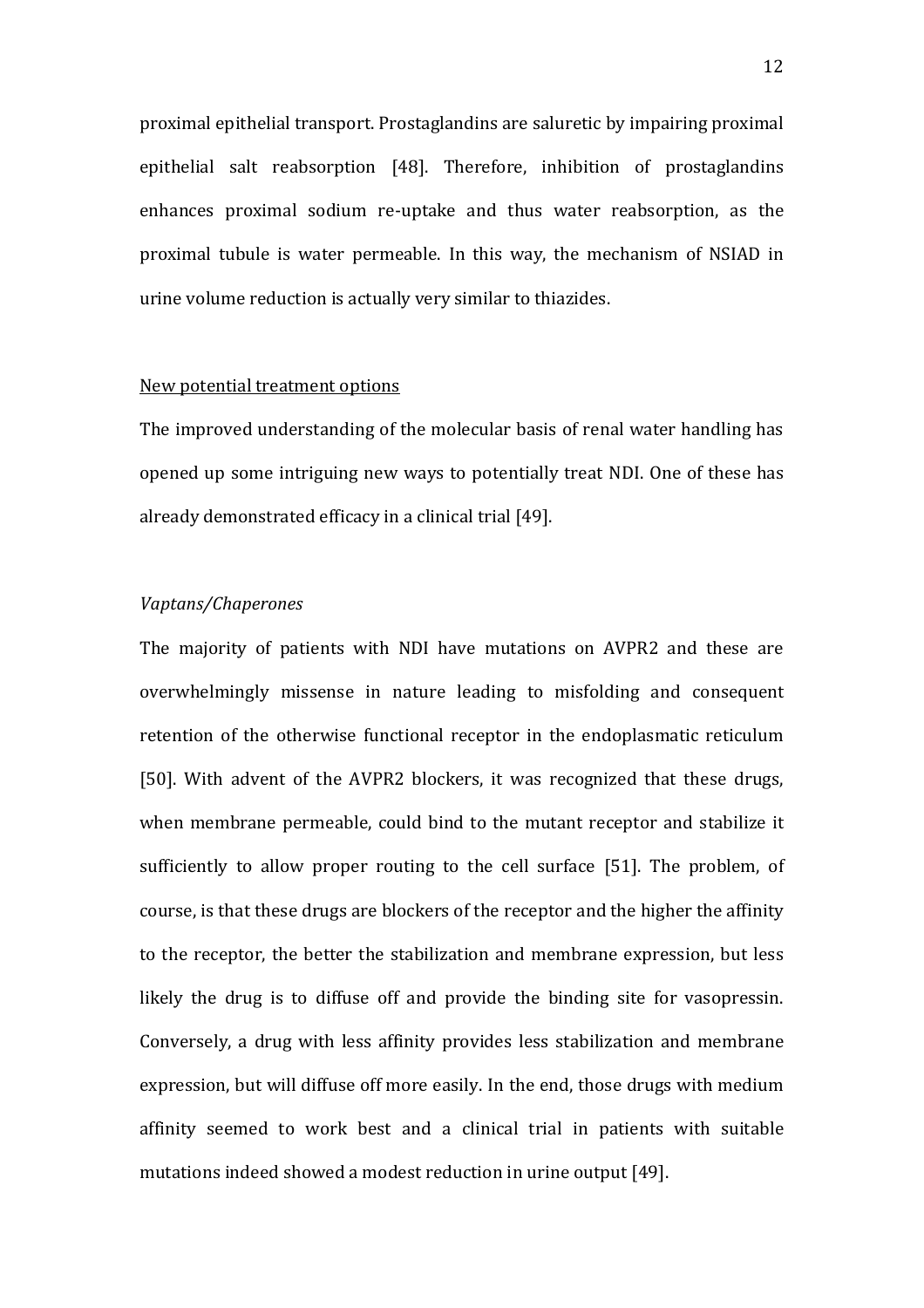## *PGE agonists*

The recent data on AVPR2-independent activation by agonists for the EP2 and EP4 receptors raises the intriguing possibility of a new therapeutic pathway for patients with X-linked NDI [\[33\]](#page-17-3). However, at this point it is unclear how to resolve the contradiction between giving prostaglandins to reduce urine output, when the blockade of their synthesis by indomethacine has actually proven clinical efficacy. And unfortunately, Fenton et al do not address this apparent conundrum at all in their paper. Could it be that different pathways in the complex system of the various prostaglandins and their receptors mediate the beneficial effects of PGE2 and NSIADs, respectively? In that case a clever combination of specific agonists and blockers could combine the efficacy of these pathways. Yet, clearly, more research is needed to ensure that the PGE2 effect is not just observed in mice, but also in humans.

## *Secretin*

Stimulation of the secretin receptor may be yet another possibility to increase cAMP in the principal cells of the collecting duct independent of AVPR2 and thus provide a potential treatment for X-linked NDI. Ideally, one would want to use a receptor agonist that is specific for the kidney to avoid the gastrointestinal and other extrarenal effects of this hormone. Moreover, as with the prostaglandins above, existing evidence is only from animal experiments and confirmation for the efficacy with respect to increasing water permeability in humans is missing.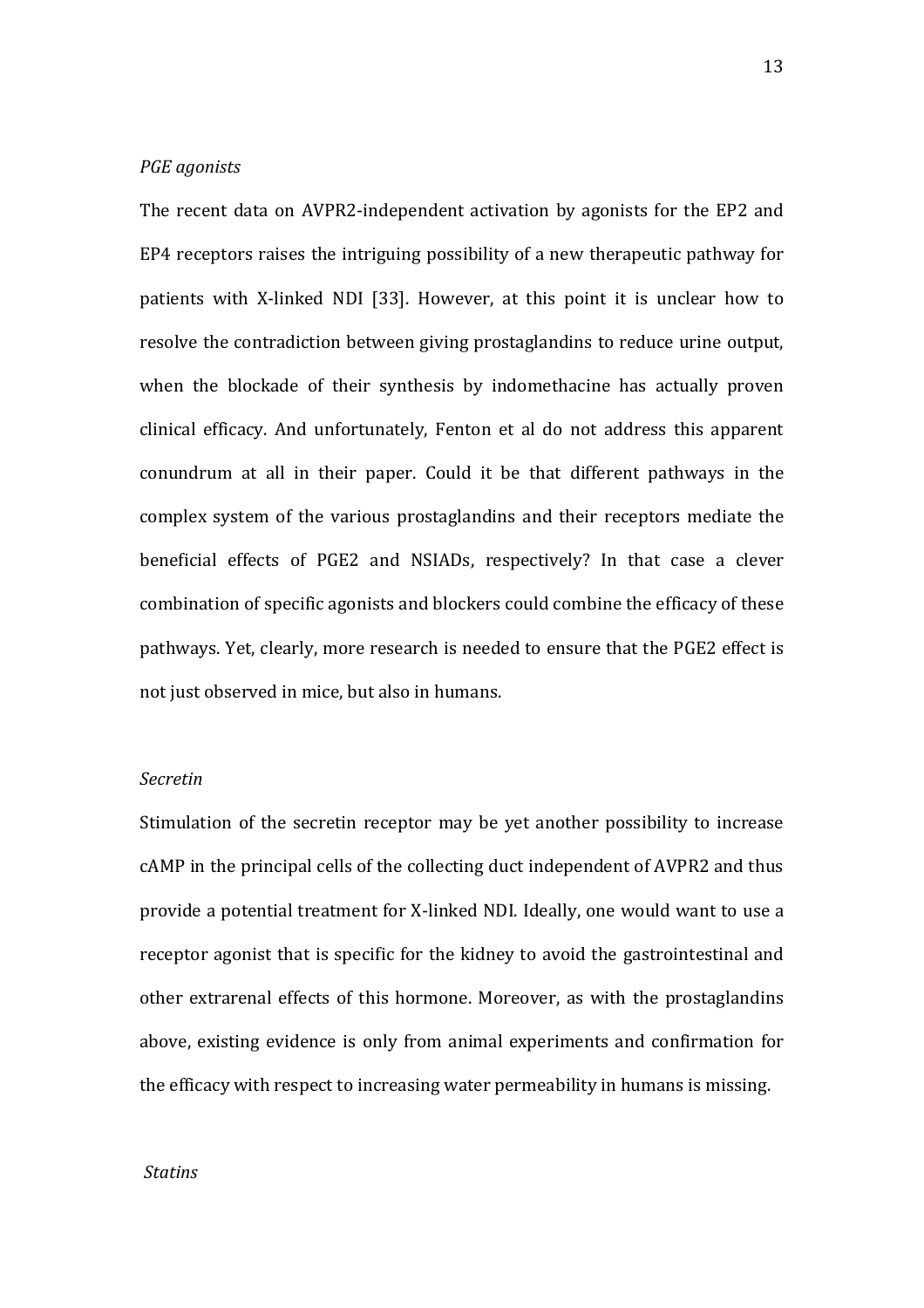Statins are well known and commonly used inhibitors of cholesterol biosynthesis. New evidence suggests that they also have off-target effects, including modulation of the actin cytoskeleton, which in turn affects AQP2 trafficking [\[52\]](#page-18-5). In a rat model of (central) DI, high-dose simvastatin increased membrane expression of Aqp2, associated with increased urine osmolality and decreased urine output [\[53\]](#page-18-6). Again, human data are missing, although it is quite possible that some patients with NDI may have been prescribed statins at some point.

#### *Phosphodiesterase inhibitors*

Inhibition of phosphodiesterases to prevent breakdown of cAMP has been another approach to try to ameliorate the polyuria. Specific inhibitors of the phosphodiesterase type 3 isoenzyme are available: rolipram and cilostamide. Indeed, in a mouse model of NDI, rolipram increased cAMP concentration in collecting duct cells [\[54\]](#page-18-7). Unfortunately, application in humans resulted in no change in urine osmolality [\[55\]](#page-18-8). Yet, recent data from a mouse model of autosomal dominant NDI suggests that rolipram may be effective in patients with heterozygous frame-shift mutations in the carboxy-terminus of AQP2 [\[56\]](#page-18-9).

## Conclusion

NDI provides an excellent example of how the study of a rare disease can provide important insight into human physiology and how in turn, this knowledge can be harnessed to develop new and specific treatments. For now, no "golden bullet" has been found to completely treat symptoms and complications, but there are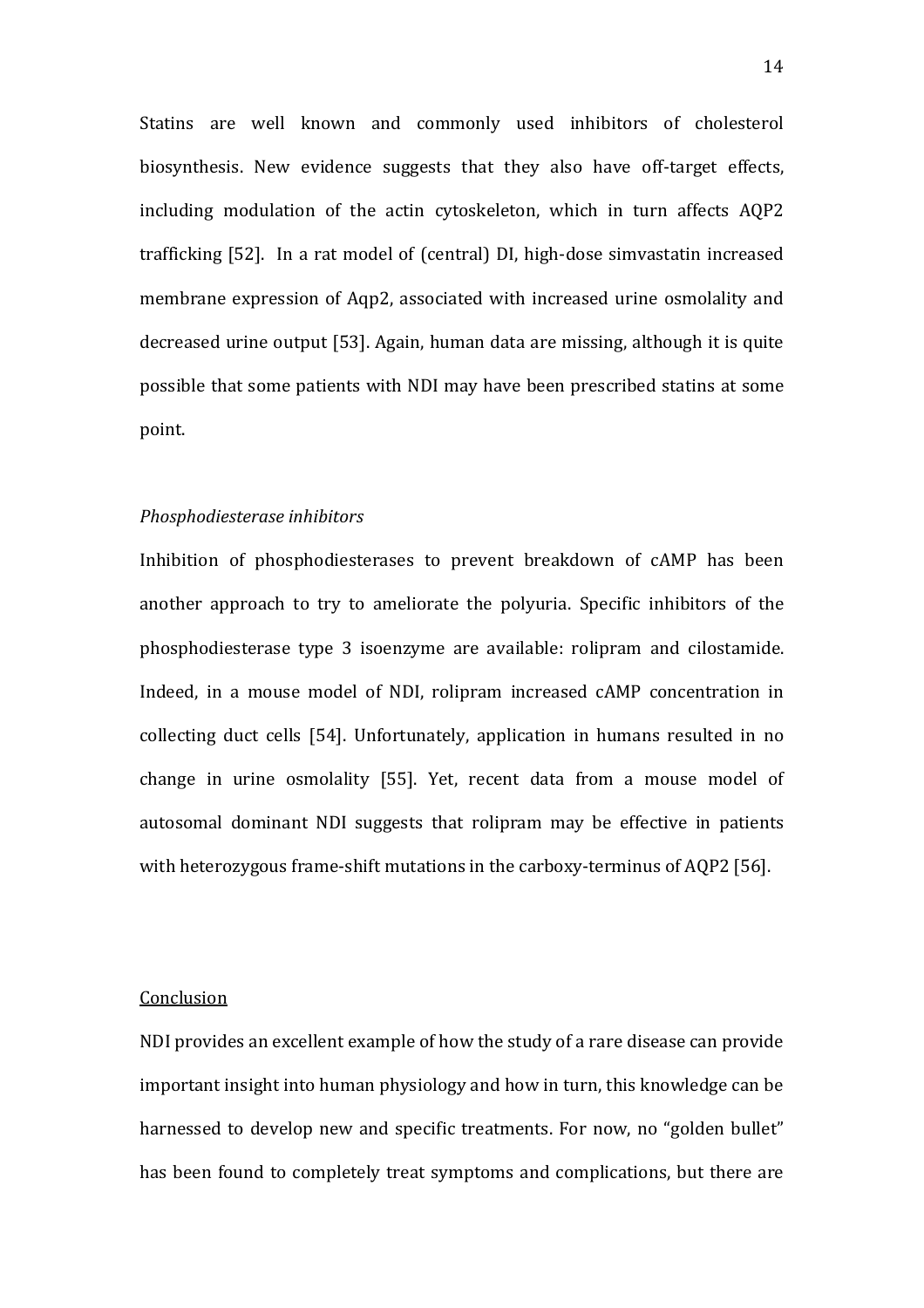exciting new potential treatments that may improve management of these patients in the future.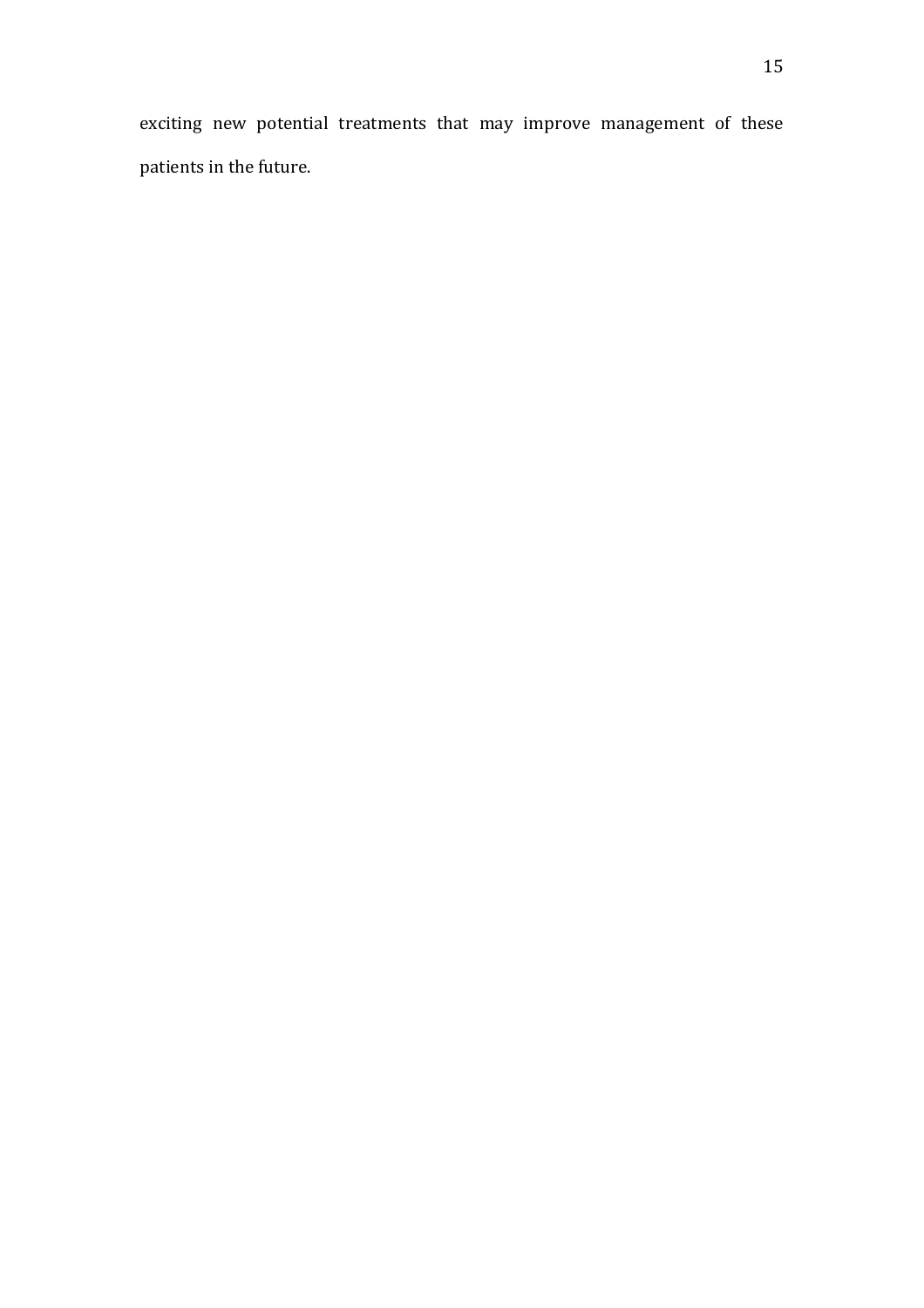# **References**

- <span id="page-15-0"></span>1. McIlraith CH (1892) Notes on some cases of diabetes insipidus with marked family and hereditary tendencies. Lancet 2:767.
- <span id="page-15-1"></span>2. de Lange C (1935) Ueber erblichen Diabetes Insipidus. Jahrbuch fuer Kinderheilkunde 145:135.
- <span id="page-15-2"></span>3. Williams RhH, C (1947) Nephrogenic diabetes insipidus: transmitted by females and appearing during infancy in males. Annals of Internal Medicine 27:84-95.
- <span id="page-15-3"></span>4. Lolait SJ, O'Carroll AM, McBride OW, Konig M, Morel A, Brownstein MJ (1992) Cloning and characterization of a vasopressin V2 receptor and possible link to nephrogenic diabetes insipidus. Nature 357:336-339.
- 5. Rosenthal W, Seibold A, Antaramian A, Lonergan M, Arthus MF, Hendy GN, Birnbaumer M, Bichet DG (1992) Molecular identification of the gene responsible for congenital nephrogenic diabetes insipidus. Nature 359:233-235.
- 6. van den Ouweland AM, Dreesen JC, Verdijk M, Knoers NV, Monnens LA, Rocchi M, van Oost BA (1992) Mutations in the vasopressin type 2 receptor gene (AVPR2) associated with nephrogenic diabetes insipidus. Nat Genet 2:99-102.
- 7. Pan Y, Metzenberg A, Das S, Jing B, Gitschier J (1992) Mutations in the V2 vasopressin receptor gene are associated with X-linked nephrogenic diabetes insipidus. Nat Genet 2:103-106.
- <span id="page-15-4"></span>8. Fushimi K, Uchida S, Hara Y, Hirata Y, Marumo F, Sasaki S (1993) Cloning and expression of apical membrane water channel of rat kidney collecting tubule. Nature 361:549-552.
- <span id="page-15-5"></span>9. Sasaki S, Fushimi K, Saito H, Saito F, Uchida S, Ishibashi K, Kuwahara M, Ikeuchi T, Inui K, Nakajima K, et al. (1994) Cloning, characterization, and chromosomal mapping of human aquaporin of collecting duct. J Clin Invest 93:1250-1256.
- <span id="page-15-6"></span>10. Deen PM, Verdijk MA, Knoers NV, Wieringa B, Monnens LA, van Os CH, van Oost BA (1994) Requirement of human renal water channel aquaporin-2 for vasopressin-dependent concentration of urine. Science 264:92-95.
- <span id="page-15-7"></span>11. Lemmens-Gruber R, Kamyar M (2006) Vasopressin antagonists. Cell Mol Life Sci 63:1766-1779.
- <span id="page-15-8"></span>12. Bockenhauer D, Aitkenhead H (2011) The kidney speaks: interpreting urinary sodium and osmolality. Arch Dis Child Educ Pract Ed 96:223-227.
- <span id="page-15-9"></span>13. Prager-Khoutorsky M, Bourque CW (2010) Osmosensation in vasopressin neurons: changing actin density to optimize function. Trends Neurosci 33:76-83.
- <span id="page-15-10"></span>14. McKinley MJ, Denton DA, Oldfield BJ, De Oliveira LB, Mathai ML (2006) Water intake and the neural correlates of the consciousness of thirst. Semin Nephrol 26:249-257.
- <span id="page-15-11"></span>15. Bichet DG, Razi M, Lonergan M, Arthus MF, Papukna V, Kortas C, Barjon JN (1988) Hemodynamic and coagulation responses to 1-desamino[8-D-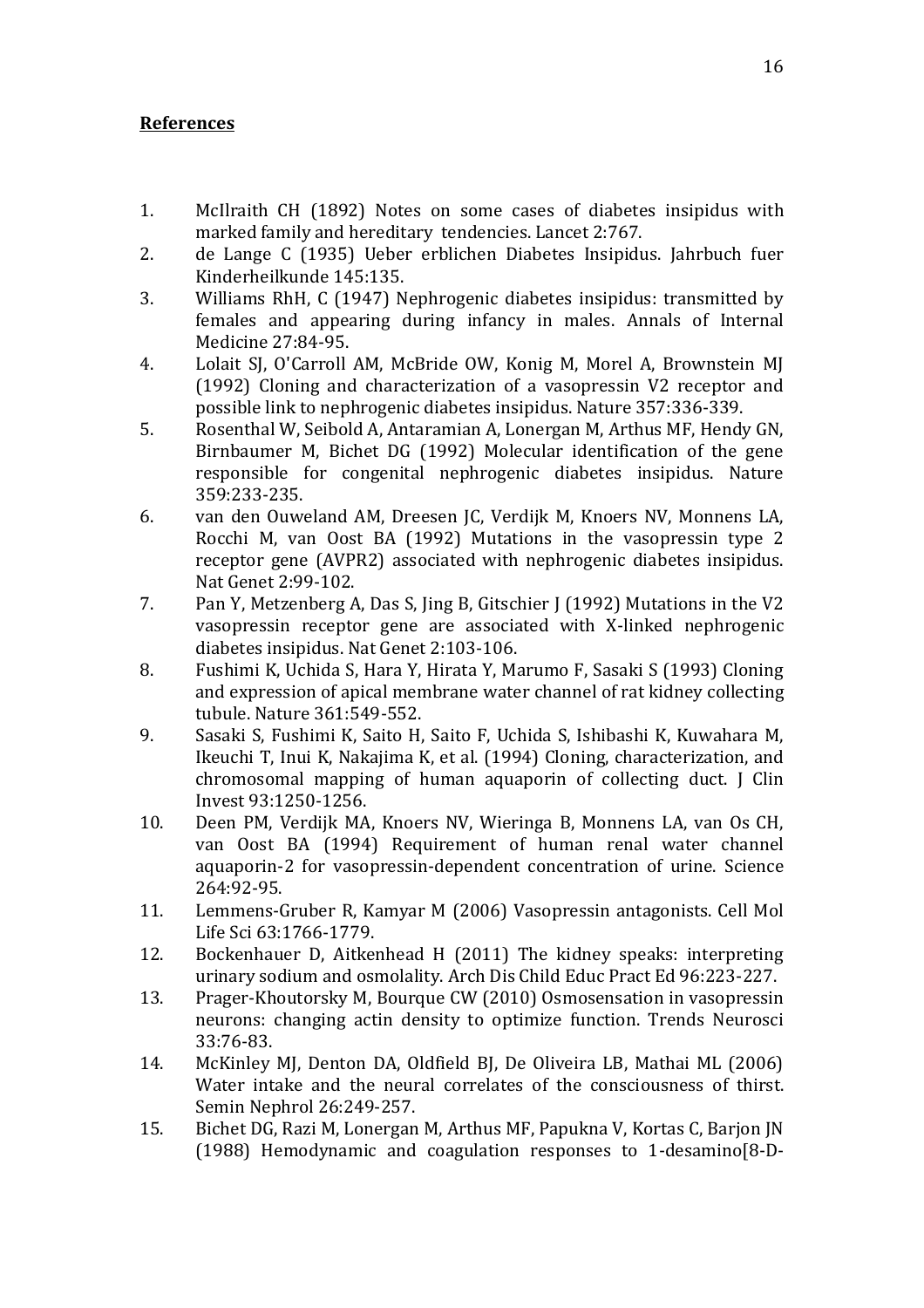arginine] vasopressin in patients with congenital nephrogenic diabetes insipidus. N Engl J Med 318:881-887.

- <span id="page-16-0"></span>16. Nielsen S, Frokiaer J, Marples D, Kwon TH, Agre P, Knepper MA (2002) Aquaporins in the kidney: from molecules to medicine. Physiol Rev 82:205-244.
- <span id="page-16-1"></span>17. Raychowdhury MK, Ramos AJ, Zhang P, McLaughin M, Dai XQ, Chen XZ, Montalbetti N, Del Rocio Cantero M, Ausiello DA, Cantiello HF (2009) Vasopressin receptor-mediated functional signaling pathway in primary cilia of renal epithelial cells. Am J Physiol Renal Physiol 296:F87-97.
- <span id="page-16-2"></span>18. Marion V, Schlicht D, Mockel A, Caillard S, Imhoff O, Stoetzel C, van Dijk P, Brandt C, Moulin B, Dollfus H (2011) Bardet-Biedl syndrome highlights the major role of the primary cilium in efficient water reabsorption. Kidney Int 79:1013-1025.
- <span id="page-16-3"></span>19. Verkman AS (2002) Renal concentrating and diluting function in deficiency of specific aquaporin genes. Exp Nephrol 10:235-240.
- <span id="page-16-4"></span>20. Sands JM, Naruse M, Baum M, Jo I, Hebert SC, Brown EM, Harris HW (1997) Apical extracellular calcium/polyvalent cation-sensing receptor regulates vasopressin-elicited water permeability in rat kidney inner medullary collecting duct. J Clin Invest 99:1399-1405.
- <span id="page-16-5"></span>21. Bockenhauer D, Cruwys M, Kleta R, Halperin LF, Wildgoose P, Souma T, Nukiwa N, Cheema-Dhadli S, Chong CK, Kamel KS, Davids MR, Halperin ML (2008) Antenatal Bartter's syndrome: why is this not a lethal condition? QJM : monthly journal of the Association of Physicians 101:927-942.
- <span id="page-16-6"></span>22. Bockenhauer D, van't Hoff W, Dattani M, Lehnhardt A, Subtirelu M, Hildebrandt F, Bichet DG (2010) Secondary nephrogenic diabetes insipidus as a complication of inherited renal diseases. Nephron Physiology 116:p23-29.
- <span id="page-16-7"></span>23. Bockenhauer D, Bichet DG (2013) Inherited secondary nephrogenic diabetes insipidus: Concentrating on humans. Am J Physiol Renal Physiol.
- <span id="page-16-8"></span>24. Lam GS, Asplin JR, Halperin ML (2000) Does a high concentration of calcium in the urine cause an important renal concentrating defect in human subjects? Clin Sci (Lond) 98:313-319.
- <span id="page-16-9"></span>25. Trimble ER, Bruzzone R, Biden TJ, Meehan CJ, Andreu D, Merrifield RB (1987) Secretin stimulates cyclic AMP and inositol trisphosphate production in rat pancreatic acinar tissue by two fully independent mechanisms. Proc Natl Acad Sci U S A 84:3146-3150.
- <span id="page-16-10"></span>26. Chu JY, Chung SC, Lam AK, Tam S, Chung SK, Chow BK (2007) Phenotypes developed in secretin receptor-null mice indicated a role for secretin in regulating renal water reabsorption. Mol Cell Biol 27:2499-2511.
- <span id="page-16-11"></span>27. Cheng CY, Chu JY, Chow BK (2009) Vasopressin-independent mechanisms in controlling water homeostasis. J Mol Endocrinol 43:81-92.
- <span id="page-16-12"></span>28. Marples D, Frokiaer J, Dorup J, Knepper MA, Nielsen S (1996) Hypokalemia-induced downregulation of aquaporin-2 water channel expression in rat kidney medulla and cortex. J Clin Invest 97:1960-1968.
- <span id="page-16-13"></span>29. Trepiccione F, Christensen BM (2010) Lithium-induced nephrogenic diabetes insipidus: new clinical and experimental findings. J Nephrol 23 Suppl 16:S43-48.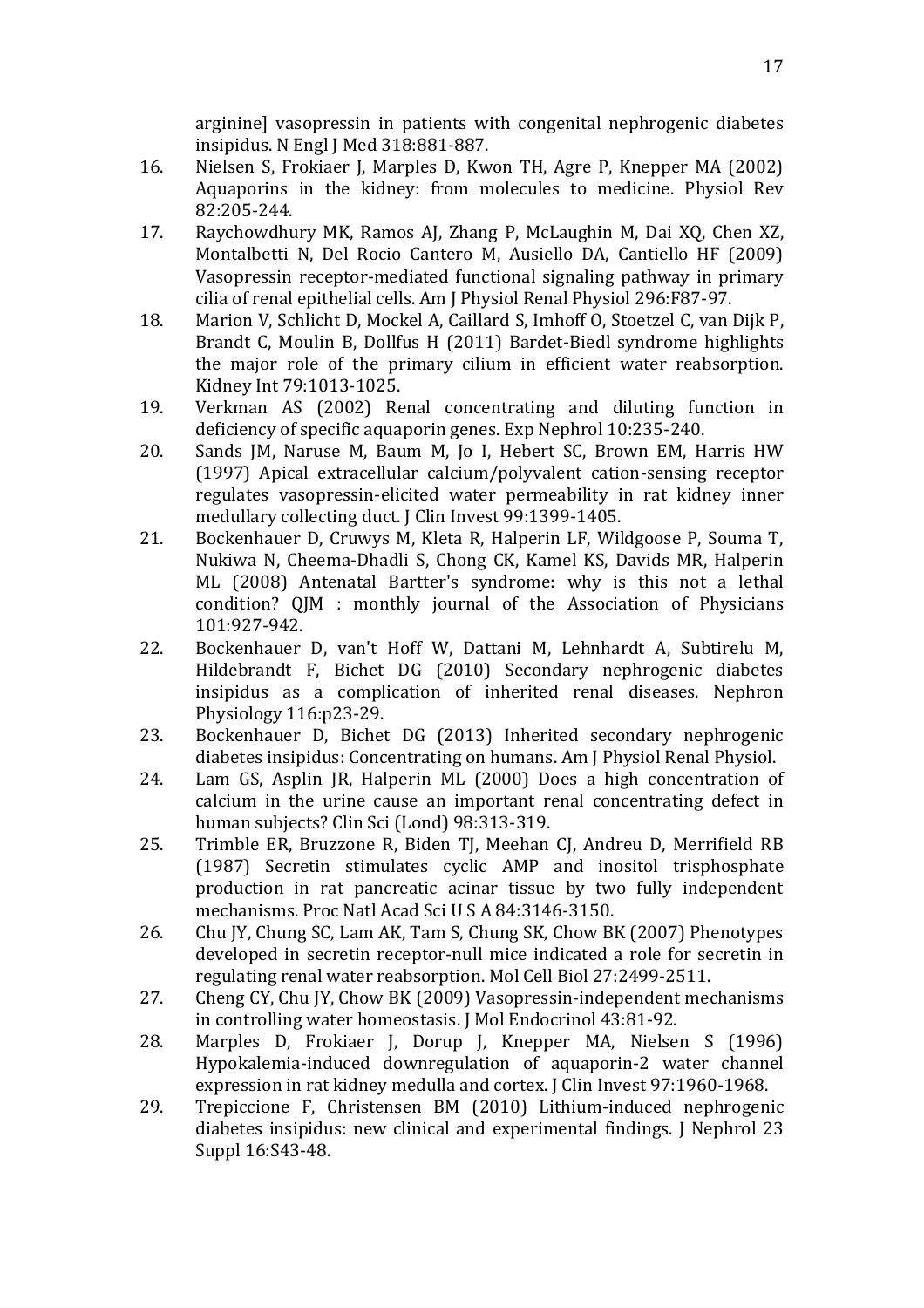- <span id="page-17-0"></span>30. Kortenoeven ML, Pedersen NB, Miller RL, Rojek A, Fenton RA (2013) Genetic ablation of aquaporin-2 in the mouse connecting tubules results in defective renal water handling. J Physiol 591:2205-2219.
- <span id="page-17-1"></span>31. Handler JS (1981) Vasopressin-prostaglandin interactions in the regulation of epithelial cell permeability to water. Kidney Int 19:831-838.
- <span id="page-17-2"></span>32. Gross PA, Schrier RW, Anderson RJ (1981) Prostaglandins and water metabolism: a review with emphasis on in vivo studies. Kidney Int 19:839-850.
- <span id="page-17-3"></span>33. Olesen ET, Rutzler MR, Moeller HB, Praetorius HA, Fenton RA (2011) Vasopressin-independent targeting of aquaporin-2 by selective Eprostanoid receptor agonists alleviates nephrogenic diabetes insipidus. Proc Natl Acad Sci U S A 108:12949-12954.
- <span id="page-17-4"></span>34. Li JH, Chou CL, Li B, Gavrilova O, Eisner C, Schnermann J, Anderson SA, Deng CX, Knepper MA, Wess J (2009) A selective EP4 PGE2 receptor agonist alleviates disease in a new mouse model of X-linked nephrogenic diabetes insipidus. J Clin Invest 119:3115-3126.
- <span id="page-17-5"></span>35. Bockenhauer D, Carpentier E, Rochdi D, Van't Hoff W, Breton B, Bernier V, Bouvier M, Bichet DG (2009) Vasopressin Type 2 Receptor V88M Mutation: Molecular Basis of Partial and Complete Nephrogenic Diabetes Insipidus. Nephron Physiology 114:p1-p10.
- <span id="page-17-6"></span>36. Ala Y, Morin D, Mouillac B, Sabatier N, Vargas R, Cotte N, Dechaux M, Antignac C, Arthus MF, Lonergan M, Turner MS, Balestre MN, Alonso G, Hibert M, Barberis C, Hendy GN, Bichet DG, Jard S (1998) Functional studies of twelve mutant V2 vasopressin receptors related to nephrogenic diabetes insipidus: molecular basis of a mild clinical phenotype. J Am Soc Nephrol 9:1861-1872.
- <span id="page-17-7"></span>37. Jaureguiberry G, Van't Hoff W, Mushtaq I, Desai D, Mann NP, Kleta R, Bichet DG, Bockenhauer D (2011) A patient with polyuria and hydronephrosis: question. Pediatric Nephrology 26:1977-1978, 1979- 1980.
- <span id="page-17-8"></span>38. Hoekstra JA, van Lieburg AF, Monnens LA, Hulstijn-Dirkmaat GM, Knoers VV (1996) Cognitive and psychosocial functioning of patients with congenital nephrogenic diabetes insipidus. Am J Med Genet 61:81-88.
- <span id="page-17-9"></span>39. van Lieburg AF, Knoers NV, Monnens LA (1999) Clinical presentation and follow-up of 30 patients with congenital nephrogenic diabetes insipidus. J Am Soc Nephrol 10:1958-1964.
- <span id="page-17-10"></span>40. Coleman J (2001) Diseases of Organ System: The Kidney. In: Shaw V, Lawson M (eds) Clinical Paediatric Dietetics. Blackwell Science Ltd, Oxford.
- <span id="page-17-11"></span>41. Kennedy GC, Crawford JD (1959) Treatment of diabetes insipidus with hydrochlorothiazide. Lancet 1:866-867.
- <span id="page-17-12"></span>42. Crawford JD, Kennedy GC (1959) Chlorothiazid in diabetes insipidus. Nature 183:891-892.
- <span id="page-17-13"></span>43. Bockenhauer D (2008) Diabetes Insipidus. In: Geary DF, Schaefer F (eds) Comprehensive Pediatric Nephrology. Mosby Elsevier, Philadelphia, pp 489-498.
- <span id="page-17-14"></span>44. Kramer HJ, Glanzer K, Dusing R (1981) Role of prostaglandins in the regulation of renal water excretion. Kidney Int 19:851-859.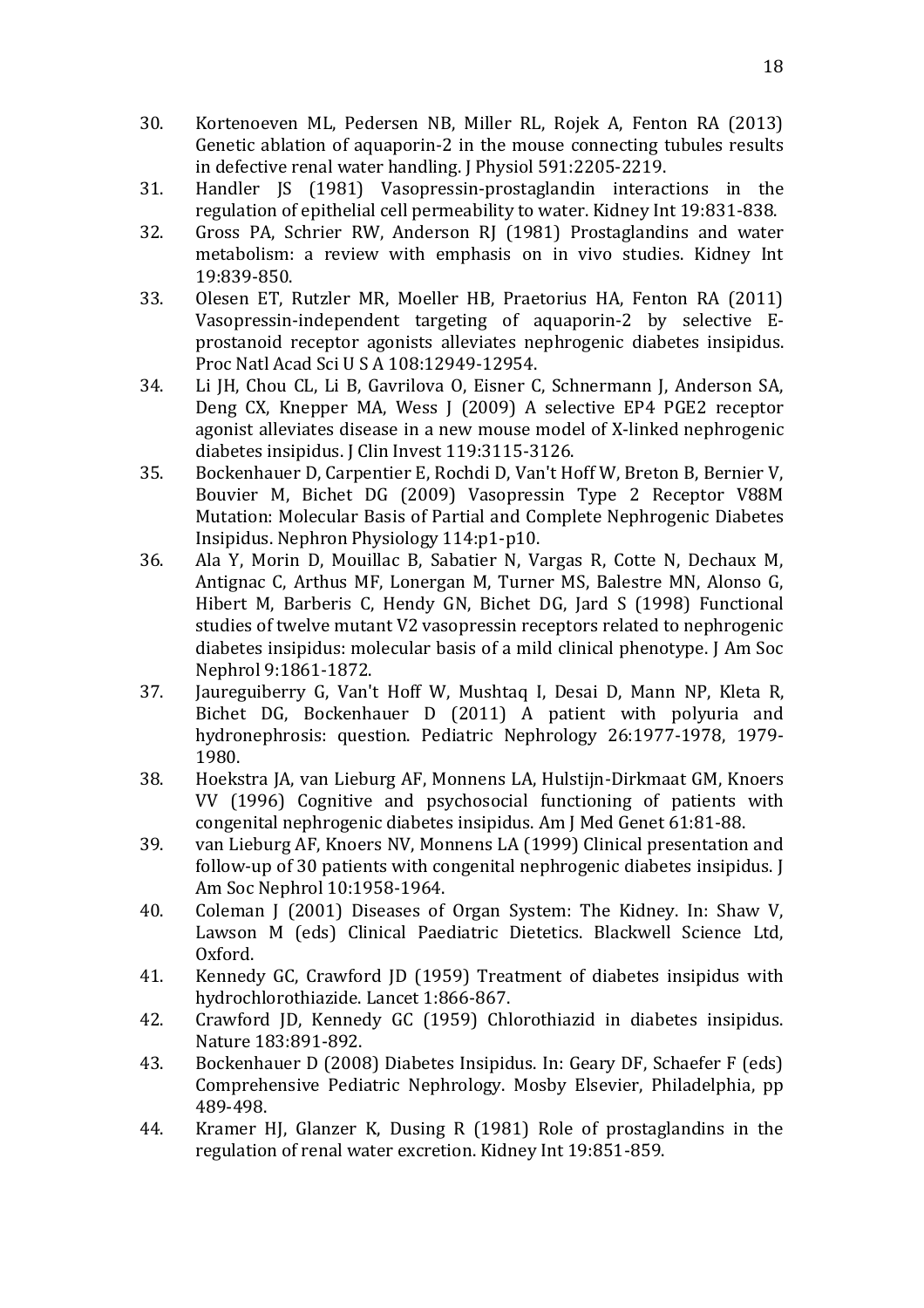- <span id="page-18-0"></span>45. Blachar Y, Zadik Z, Shemesh M, Kaplan BS, Levin S (1980) The effect of inhibition of prostaglandin synthesis on free water and osmolar clearances in patients with hereditary nephrogenic diabetes insipidus. Int J Pediatr Nephrol 1:48-52.
- 46. Usberti M, Dechaux M, Guillot M, Seligmann R, Pavlovitch H, Loirat C, Sachs C, Broyer M (1980) Renal prostaglandin E2 in nephrogenic diabetes insipidus: effects of inhibition of prostaglandin synthesis by indomethacin. J Pediatr 97:476-478.
- 47. Monnens L, Jonkman A, Thomas C (1984) Response to indomethacin and hydrochlorothiazide in nephrogenic diabetes insipidus. Clin Sci (Lond) 66:709-715.
- <span id="page-18-1"></span>48. Kokko JP (1981) Effect of prostaglandins on renal epithelial electrolyte transport. Kidney Int 19:791-796.
- <span id="page-18-2"></span>49. Bernier V, Morello JP, Zarruk A, Debrand N, Salahpour A, Lonergan M, Arthus MF, Laperriere A, Brouard R, Bouvier M, Bichet DG (2006) Pharmacologic chaperones as a potential treatment for X-linked nephrogenic diabetes insipidus. J Am Soc Nephrol 17:232-243.
- <span id="page-18-3"></span>50. Morello JP, Bichet DG (2001) Nephrogenic diabetes insipidus. Annu Rev Physiol 63:607-630.
- <span id="page-18-4"></span>51. Morello JP, Salahpour A, Laperriere A, Bernier V, Arthus MF, Lonergan M, Petaja-Repo U, Angers S, Morin D, Bichet DG, Bouvier M (2000) Pharmacological chaperones rescue cell-surface expression and function of misfolded V2 vasopressin receptor mutants. J Clin Invest 105:887-895.
- <span id="page-18-5"></span>52. Tamma G, Klussmann E, Oehlke J, Krause E, Rosenthal W, Svelto M, Valenti G (2005) Actin remodeling requires ERM function to facilitate AQP2 apical targeting. J Cell Sci 118:3623-3630.
- <span id="page-18-6"></span>53. Li W, Zhang Y, Bouley R, Chen Y, Matsuzaki T, Nunes P, Hasler U, Brown D, Lu HA (2011) Simvastatin enhances aquaporin-2 surface expression and urinary concentration in vasopressin-deficient Brattleboro rats through modulation of Rho GTPase. Am J Physiol Renal Physiol 301:F309-318.
- <span id="page-18-7"></span>54. Homma S, Gapstur SM, Coffey A, Valtin H, Dousa TP (1991) Role of cAMPphosphodiesterase isozymes in pathogenesis of murine nephrogenic diabetes insipidus. Am J Physiol 261:F345-353.
- <span id="page-18-8"></span>55. Bichet DG, Ruel N, Arthus MF, Lonergan M (1990) Rolipram, a phosphodiesterase inhibitor, in the treatment of two male patients with congenital nephrogenic diabetes insipidus. Nephron 56:449-450.
- <span id="page-18-9"></span>56. Sohara E, Rai T, Yang SS, Uchida K, Nitta K, Horita S, Ohno M, Harada A, Sasaki S, Uchida S (2006) Pathogenesis and treatment of autosomaldominant nephrogenic diabetes insipidus caused by an aquaporin 2 mutation. Proc Natl Acad Sci U S A 103:14217-14222.